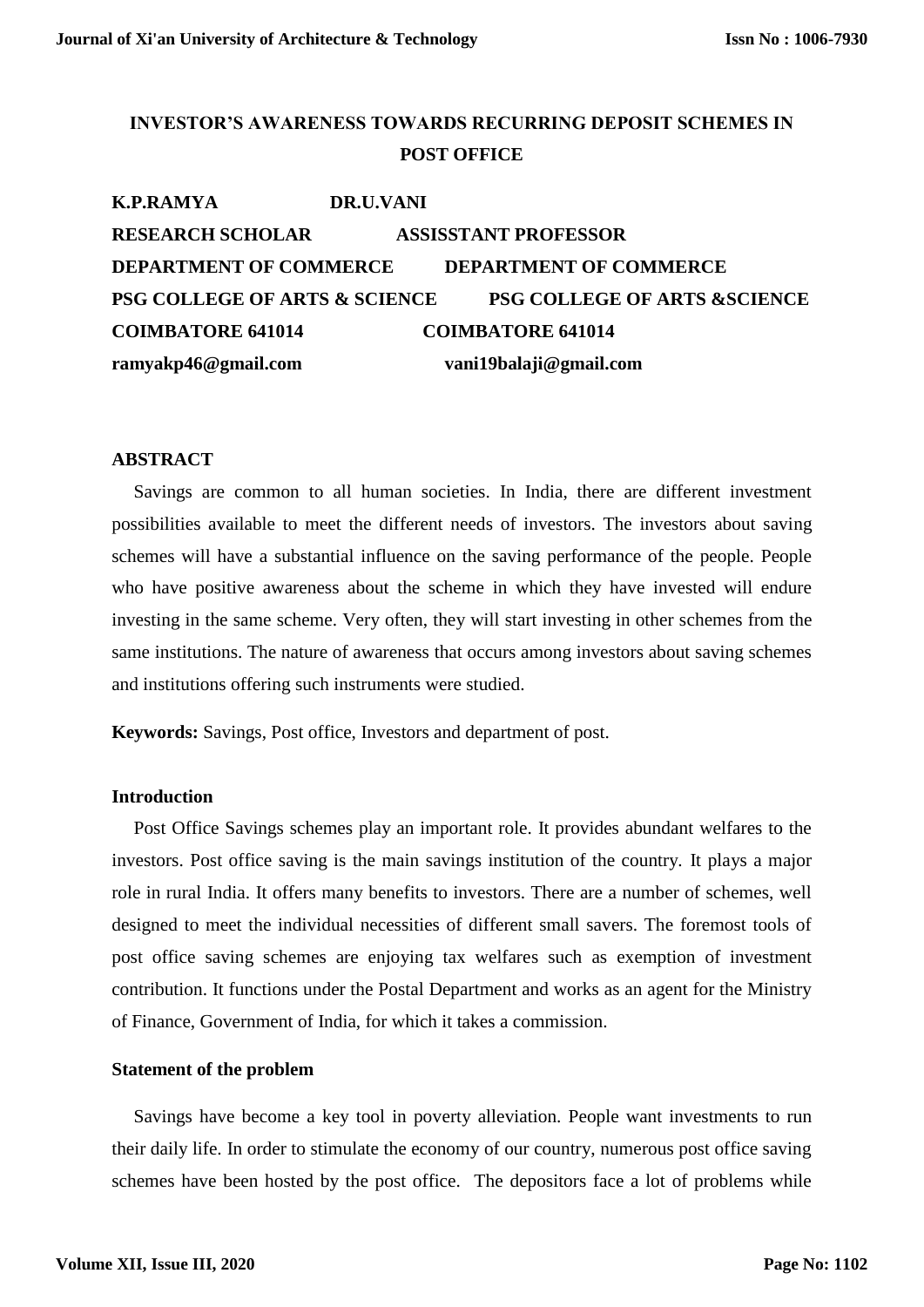depositing money and getting back their deposits. Even today the main problems are uneducated peoples are not aware of the facilities extended by the government. Hence an attempt is made to find out the awareness level and satisfaction level towards the recurring deposit in the post office.

## **Objectives**

- To study the investors level of awareness towards recurring deposits in post office
- To identify the purpose of investing in post office recurring deposit.

## **Research methodology**

#### **Area of study**

The study covers the respondents from Coimbatore city. Coimbatore is called as Manchester of South India. It is a major metropolitan city in Indian state of Tamil Nadu. It is a city that lives and breathes the essence of Indian culture with its renowned beauty.

## **Source of data**

Both primary and secondary data are used in the study. Primary data have been collected from 100 respondents by administering a well-structured questionnaire schedule. Secondary data have been collected from authorized sources such as RBI database, various Journals, Libraries and Newspaper Articles.

## **Sampling design**

Sampling design is a technique adopted for selecting the samples from a given population. The sampling design used for this study is multi stage sampling method.

## **Tools**

- $\triangleright$  Percentage analysis
- $\triangleright$  Kendall's coefficient of concordance ranking
- $\triangleright$  Chi- square analysis

## **Limitations**

- $\triangleright$  The study is confined to Coimbatore city only.
- $\triangleright$  The results are based on the data collected from 100 investors only.
- $\triangleright$  The opinion of the investors may vary at different destinations.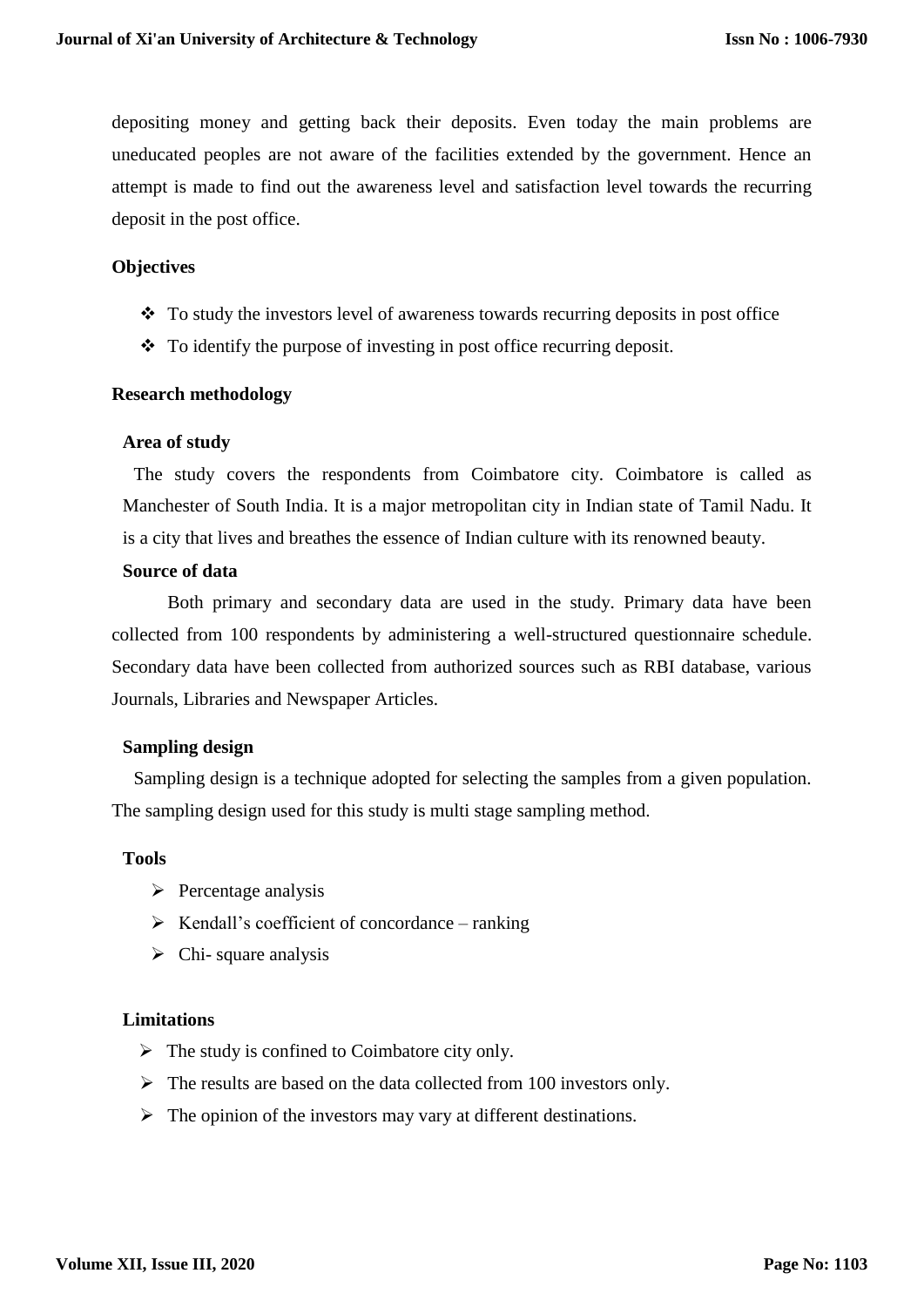## **Review of literature**

**Anand.M, et.al(2013),** in his paper emphases on the enactment features of India Postal Services and its upcoming growth strategy. The power of India Post is its long tradition of controlling financial services, and its influence on the masses. To progress its service quality and operational competence, India post has introduced centralized core banking solutions with different distribution channels enabling any time anywhere banking atmosphere. The growth of Post and its presentation is not impressive but its strategy moving to remove all obstacles and challenges.

## **Analysis and interpretation**

## **Percentage analysis**

| S.No.                            | <b>Particulars</b>     | <b>Number</b>  | Percentage     |
|----------------------------------|------------------------|----------------|----------------|
| Age group                        |                        |                |                |
| a                                | Below 20 years         | 12             | 12             |
| $\mathbf b$                      | $21$ years $-40$ Years | 74             | 74             |
| $\mathbf{C}$                     | 41 years $-60$ years   | 10             | 10             |
| $\mathbf d$                      | Above 60 years         | $\overline{4}$ | $\overline{4}$ |
| <b>Gender</b>                    |                        |                |                |
| a                                | Male                   | 35             | 35             |
| $\mathbf b$                      | Female                 | 65             | 65             |
| <b>Educational qualification</b> |                        |                |                |
| a                                | School Level           | 7              | 7              |
| $\mathbf b$                      | <b>UG</b>              | 55             | 55             |
| $\mathbf{C}$                     | PG                     | 35             | 35             |

# **Table No.1**

## **Table showing the personal profile of the investors**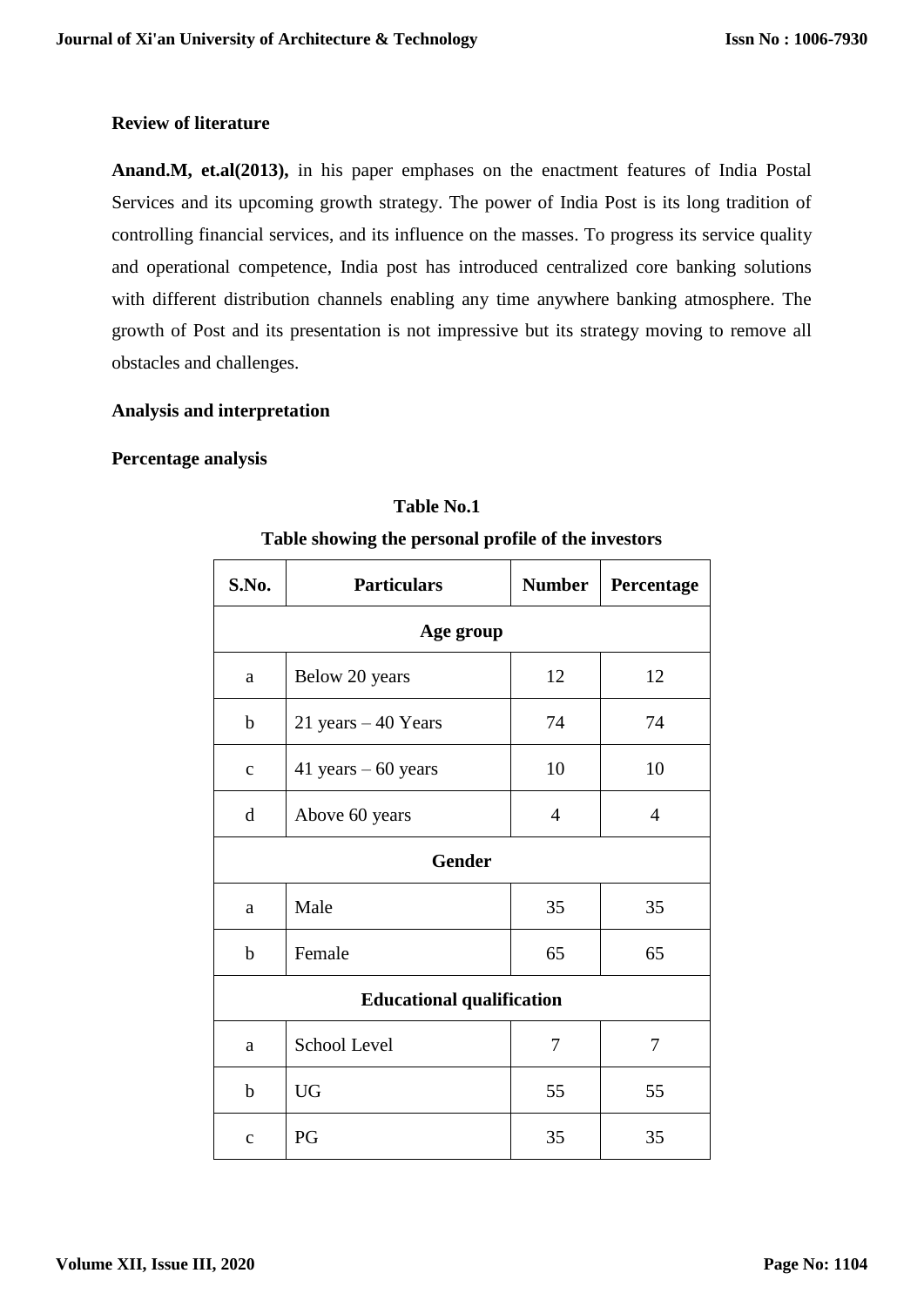| $\mathbf d$                | Professional         | 3  | 3  |
|----------------------------|----------------------|----|----|
| <b>Occupational status</b> |                      |    |    |
| a                          | Employed             | 11 | 11 |
| $\mathbf b$                | <b>Business</b>      | 35 | 35 |
| $\mathbf{C}$               | Agriculture          | 7  | 7  |
| d                          | Professional         | 18 | 18 |
| e                          | Others               | 29 | 29 |
| Level of income            |                      |    |    |
| a                          | <b>Below 20,000</b>  | 12 | 12 |
| $\mathbf b$                | Rs20,001 to Rs30,000 | 26 | 26 |
| $\mathbf{C}$               | Rs30,001 to Rs40,000 | 50 | 50 |
| $\mathbf d$                | Above Rs 50,000      | 12 | 12 |
| <b>Marital status</b>      |                      |    |    |
| a                          | Married              | 43 | 43 |
| $\mathbf b$                | Unmarried            | 57 | 57 |
| Family                     |                      |    |    |
| a                          | Joint family         | 23 | 23 |
| b                          | Nuclear family       | 77 | 77 |

It is evident from the table that out of the total investors taken for the study, 74% of the respondents are between the age group of 21 years – 40 years, 65% of the respondents are female, 55% of the respondents are under graduate, 35% of the respondents are doing business 50% of the respondents income level is between Rs 30,000 to Rs 40,000, 57% of the respondents are unmarried and 77% of the respondents belong to nuclear family.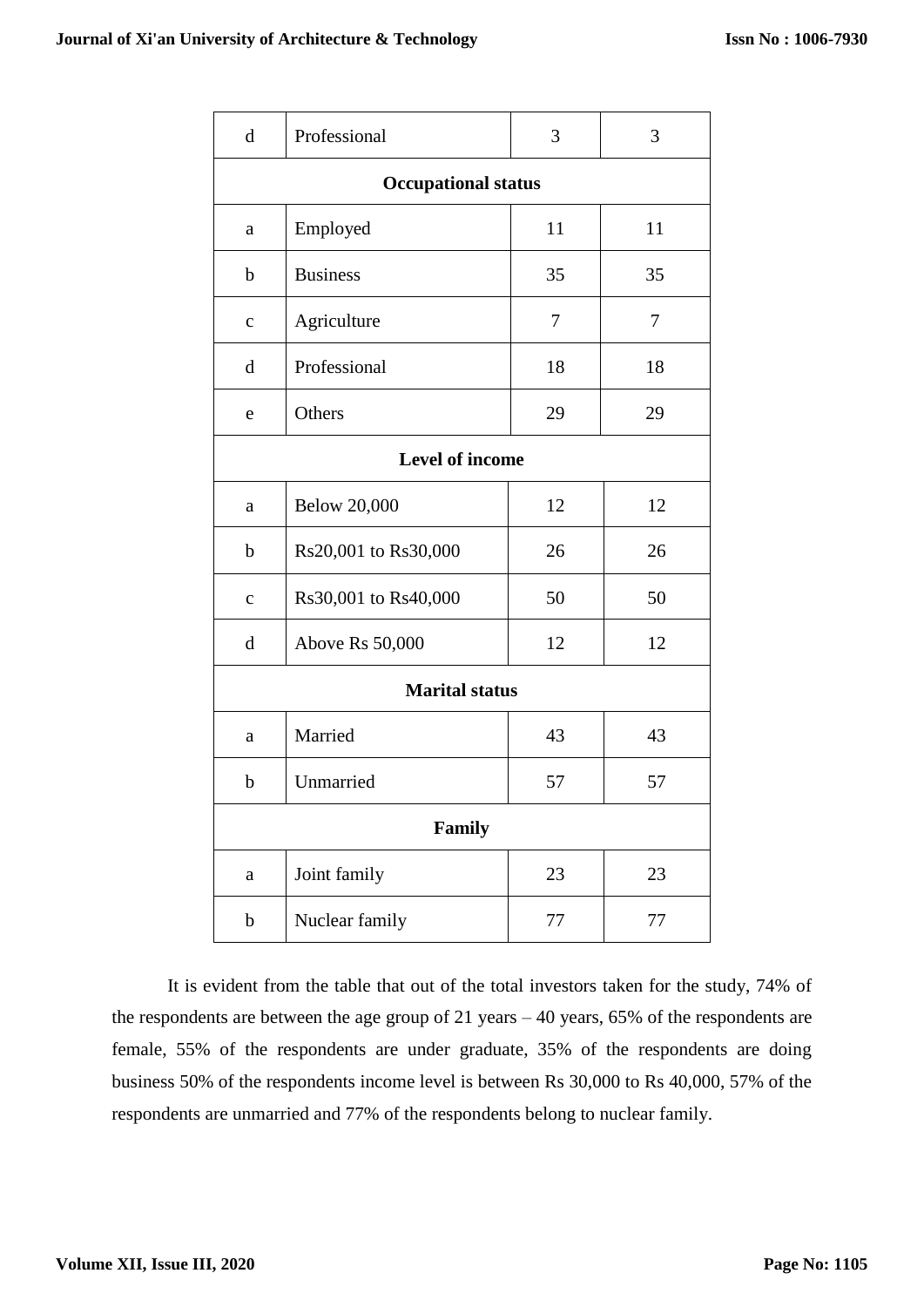#### **Kendall's Coefficient of Concordance**

| Table No: 2                                                 |
|-------------------------------------------------------------|
| Purpose of opening recurring deposit account in post office |

| recurring deposit<br>Purpose of opening | <b>Mean</b> | Rank           |
|-----------------------------------------|-------------|----------------|
| account in post office                  | <b>Rank</b> | <b>Order</b>   |
| Future safety                           | 2.38        |                |
| Tax exemption                           | 2.60        | $\overline{c}$ |
| For education and marriage              | 3.36        | 4              |
| To repay borrowings                     | 3.19        | 3              |
| Stable return at the retirement         | 3.47        | 5              |

#### **Kendall's Coefficient of Concordance**

Kendall's W $\vert$ .094

It is evident from the table that, out of the various purpose of opening an account in post office most of the investors have given top priority to future safety with a mean value of 2.38 followed by tax exemption, To repay borrowings, education and marriage and Stable return at the retirement. All the five factors where ranked and the Kendalls coefficient yielded a value of 0.094. This shows that, there exists a low similarity among the investors in the order of assigning the rank.

#### **Chi square analysis**

#### **Personal factors and source of awareness about recurring deposit scheme in post office**

The table shows the association between the source of awareness about the recurring deposit and the personal factors. The personal factors considered were gender, age group, educational qualification, occupational status, type of family, marital status, number of earning members in the family , monthly family income and area of residence of the investors as well as ,study factor source of income of the investors. For the purpose of studying the relationship between the factors the following hypothesis is formulated and tested using Chi-square Analysis.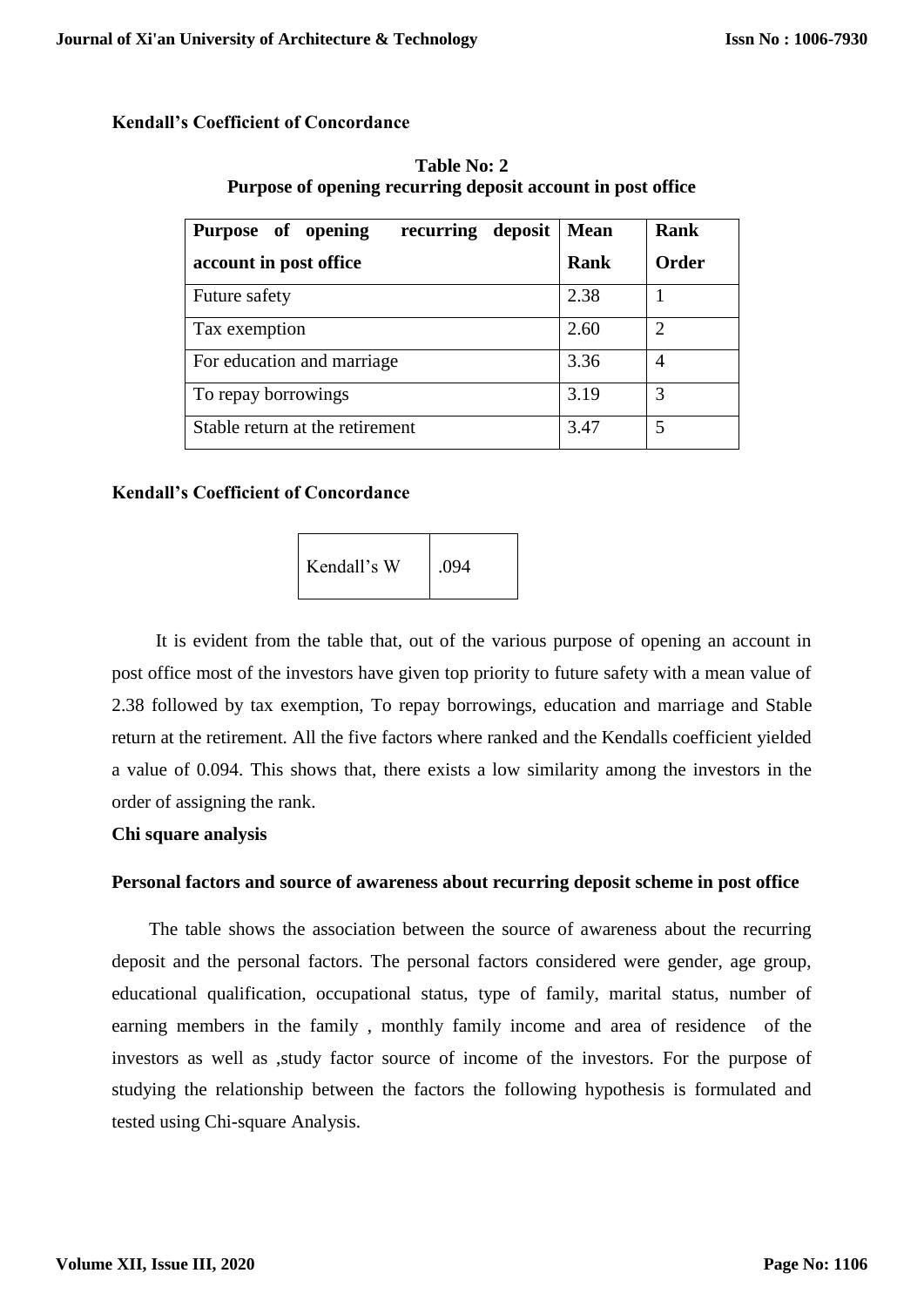**Ho**: There is no significant relationship between the Personal factors and the source of awareness about post office savings schemes.

#### **Table no:3**

| <b>Study</b> | <b>Personal factors</b>   | Chi                  | Df | <b>Table</b> | S/NS      |
|--------------|---------------------------|----------------------|----|--------------|-----------|
| factor       |                           | square               |    | value        |           |
|              |                           | value                |    |              |           |
|              | Gender                    | 4.068 <sup>a</sup>   | 5  | 0.540        | <b>NS</b> |
|              |                           |                      |    |              |           |
| of awareness | Age                       | 91.475 <sup>a</sup>  | 25 | 0.000        | S         |
|              | educational qualification | 129.998 <sup>a</sup> | 20 | 0.000        | S         |
|              | Occupational status       | $113.154^a$          | 20 | 0.000        | S         |
|              | type of family            | $15.422^{\rm a}$     | 5  | 0.009        | S         |
|              | Marital status            | $25.289^{\rm a}$     | 5  | 0.000        | S         |
| Source       | Number of earning members | 137.812 <sup>a</sup> | 15 | 0.000        | S         |
|              | monthly income            | $41.880^a$           | 20 | 0.003        | S         |
|              | place of residence        | $42.766^a$           | 10 | 0.000        | S         |

**Personal factors and source of awareness about recurring deposit schemes in post office** 

Significant @ 5% level (p-value < 0.05), NS- Not significant @ 5% level (p-value > 0.05)

 From the table, it is revealed that there exists a significant relationship between the source of awareness and age, educational qualification, occupational status, type of family, marital status, number of earning members and place of residence as the table value is lesser than the chi-square value. Hence, the hypothesis is rejected for the aforementioned variables; whereas, the hypothesis is accepted for the variable like gender.

## **Suggestions**

- $\triangle$  Post offices have to market their features and interest rates in an aggressive manner through TV Ads, Online Ads and paper ads to get more customers for recurring deposit accounts in a short period.
- $\triangle$  Better service to the customers is the only means to retain the existing recurring deposit account holders.
- $\hat{\mathbf{v}}$  The interest rate for the recurring deposit accounts can be increased to pull more accounts from banks to the post office.
- With an improved ambiance and interest rate, the post office will continue to be the first and foremost choice to have a recurring deposit account.
- $\hat{\mathbf{v}}$  The post office can develop a Mobile App for easy payment transactions for all the recurring deposit account holders.